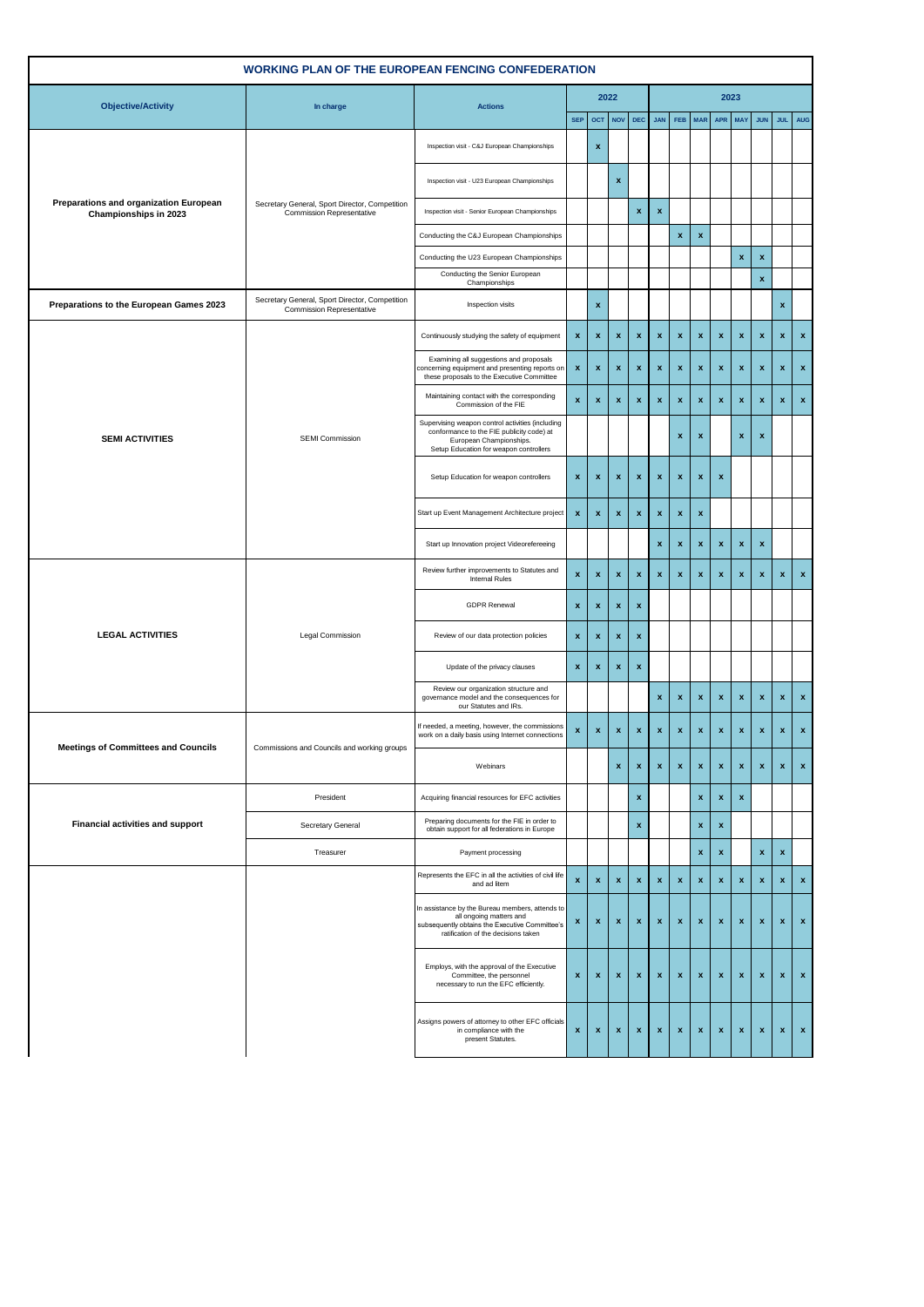| <b>Objective/Activity</b>     | In charge<br><b>Actions</b> |                                                                                                                                                                                                                                                  |                           | 2022               |                    |                           |                    |                    |                    |                    | 2023                      |                           |                    |                           |  |
|-------------------------------|-----------------------------|--------------------------------------------------------------------------------------------------------------------------------------------------------------------------------------------------------------------------------------------------|---------------------------|--------------------|--------------------|---------------------------|--------------------|--------------------|--------------------|--------------------|---------------------------|---------------------------|--------------------|---------------------------|--|
|                               |                             |                                                                                                                                                                                                                                                  | <b>SEP</b>                | OCT NOV            |                    | DEC                       | <b>JAN</b>         | FEB                | <b>MAR</b>         | APR                | <b>MAY</b>                | <b>JUN</b>                | <b>JUL</b>         | <b>AUG</b>                |  |
|                               |                             | Orders the expenses; the Treasurer performs<br>them.                                                                                                                                                                                             | $\pmb{\mathsf{x}}$        | $\pmb{\mathsf{x}}$ | $\pmb{\mathsf{x}}$ | $\boldsymbol{\mathrm{x}}$ | $\pmb{\mathsf{x}}$ | $\pmb{\mathsf{x}}$ | $\pmb{\mathsf{x}}$ | $\pmb{\mathsf{x}}$ | $\pmb{\mathsf{x}}$        | $\pmb{\mathsf{x}}$        | $\pmb{\mathsf{x}}$ | $\mathbf x$               |  |
| <b>EFC President</b>          | <b>EFC President</b>        | Has the executive power to implement<br>resolutions based on the working plan<br>and the budget.                                                                                                                                                 | $\pmb{\mathsf{x}}$        | $\pmb{\mathsf{x}}$ | $\pmb{\mathsf{x}}$ | $\boldsymbol{x}$          | x                  | $\pmb{\mathsf{x}}$ | $\pmb{\mathsf{x}}$ | $\pmb{\mathsf{x}}$ | $\pmb{\mathsf{x}}$        | $\boldsymbol{\mathsf{x}}$ | $\pmb{\mathsf{x}}$ | $\mathbf{x}$              |  |
|                               |                             | Informs and collaborates with the CEO of the FIE<br>to solve any problems or<br>administrative dysfunctions within the EFC and to<br>carry out administration training projects.                                                                 | $\pmb{\mathsf{x}}$        | $\pmb{\mathsf{x}}$ | $\pmb{\mathsf{x}}$ | $\boldsymbol{\mathrm{x}}$ | $\pmb{\mathsf{x}}$ | $\pmb{\mathsf{x}}$ | $\pmb{\mathsf{x}}$ | $\pmb{\mathsf{x}}$ | $\pmb{\mathsf{x}}$        | $\boldsymbol{\mathsf{x}}$ | $\pmb{\mathsf{x}}$ | $\mathbf{x}$              |  |
|                               |                             | Presents to the Executive Committee the<br>proposals regarding the distribution<br>of functions between its members and allocation<br>of the financial funds of the EFC.                                                                         | $\pmb{\mathsf{x}}$        | $\pmb{\mathsf{x}}$ | $\pmb{\mathsf{x}}$ | $\pmb{\mathsf{x}}$        | $\pmb{\mathsf{x}}$ | $\pmb{\mathsf{x}}$ | x                  | $\pmb{\mathsf{x}}$ | $\pmb{\mathsf{x}}$        | $\pmb{\mathsf{x}}$        | $\pmb{\mathsf{x}}$ | $\mathbf x$               |  |
|                               |                             | Presents each year to the Executive Committee<br>of the FIE a report on the EFC's<br>activities and a progress report on the plans for<br>the EFC agreed with the FIE, plus a financial<br>report and a draft budget for the subsequent<br>year. | $\pmb{\mathsf{x}}$        | $\pmb{\mathsf{x}}$ | $\pmb{\mathsf{x}}$ | $\boldsymbol{\mathsf{x}}$ | $\pmb{\mathsf{x}}$ | $\pmb{\mathsf{x}}$ | $\pmb{\mathsf{x}}$ | $\pmb{\mathsf{x}}$ | $\pmb{\mathsf{x}}$        | $\boldsymbol{\mathsf{x}}$ | $\pmb{\mathsf{x}}$ | $\mathbf x$               |  |
|                               |                             | Has the power to open and operate a bank<br>account on his sole signature and<br>to carry out current transactions in compliance<br>with the present Statutes.                                                                                   | $\boldsymbol{\mathsf{x}}$ | $\pmb{\mathsf{x}}$ | $\pmb{\mathsf{x}}$ | $\boldsymbol{\mathrm{x}}$ | $\pmb{\mathsf{x}}$ | $\pmb{\mathsf{x}}$ | x                  | $\mathbf x$        | $\pmb{\mathsf{x}}$        | $\boldsymbol{\mathsf{x}}$ | $\pmb{\mathsf{x}}$ | $\mathbf{x}$              |  |
|                               |                             | Daily work with NF-s and clubs                                                                                                                                                                                                                   | $\pmb{\mathsf{x}}$        | $\pmb{\mathsf{x}}$ | $\pmb{\mathsf{x}}$ | $\boldsymbol{\mathsf{x}}$ | $\pmb{\mathsf{x}}$ | $\pmb{\mathsf{x}}$ | $\pmb{\mathsf{x}}$ | $\pmb{\mathsf{x}}$ | $\pmb{\mathsf{x}}$        | $\pmb{\mathsf{x}}$        | $\pmb{\mathsf{x}}$ | $\mathbf x$               |  |
|                               |                             | Cooperation with FIE                                                                                                                                                                                                                             | $\pmb{\mathsf{x}}$        | $\pmb{\mathsf{x}}$ | $\pmb{\mathsf{x}}$ | $\pmb{\mathsf{x}}$        | $\pmb{\mathsf{x}}$ | $\pmb{\mathsf{x}}$ | x                  | $\pmb{\mathsf{x}}$ | $\pmb{\mathsf{x}}$        | $\pmb{\mathsf{x}}$        | $\pmb{\mathsf{x}}$ | $\boldsymbol{\mathrm{x}}$ |  |
|                               | Secretary General           | Organization of meetings of the Commission and<br>Councils                                                                                                                                                                                       | $\pmb{\mathsf{x}}$        | $\pmb{\mathsf{x}}$ | $\pmb{\mathsf{x}}$ | $\boldsymbol{\mathrm{x}}$ | $\pmb{\mathsf{x}}$ | $\pmb{\mathsf{x}}$ | x                  | $\pmb{\mathsf{x}}$ | $\pmb{\mathsf{x}}$        | $\pmb{\mathsf{x}}$        | $\pmb{\mathsf{x}}$ | $\boldsymbol{\mathrm{x}}$ |  |
|                               |                             | Preparation of the Elective and Ordinary<br>Congress                                                                                                                                                                                             |                           |                    |                    |                           |                    |                    |                    | x                  | $\pmb{\mathsf{x}}$        | $\pmb{\mathsf{x}}$        | $\pmb{\mathsf{x}}$ | $\mathbf{x}$              |  |
|                               |                             | Cooperation with the organizer of the C &J<br>European Championships                                                                                                                                                                             | $\pmb{\mathsf{x}}$        | $\pmb{\mathsf{x}}$ | $\pmb{\mathsf{x}}$ | $\boldsymbol{\mathrm{x}}$ | x                  | $\pmb{\mathsf{x}}$ | x                  |                    |                           |                           |                    |                           |  |
|                               |                             | Cooperation with the organizer of the European<br>Championships U 23                                                                                                                                                                             |                           |                    |                    | $\pmb{\mathsf{x}}$        | $\pmb{\mathsf{x}}$ | $\pmb{\mathsf{x}}$ | x                  | $\pmb{\mathsf{x}}$ | $\pmb{\mathsf{x}}$        | $\pmb{\mathsf{x}}$        |                    |                           |  |
| <b>General Secretariat</b>    |                             | Cooperation with the organizer of the Senior<br>European Championships                                                                                                                                                                           |                           |                    |                    | $\pmb{\mathsf{x}}$        | $\pmb{\mathsf{x}}$ | $\pmb{\mathsf{x}}$ | $\pmb{\mathsf{x}}$ | $\pmb{\mathsf{x}}$ | $\pmb{\mathsf{x}}$        | $\pmb{\mathsf{x}}$        | $\pmb{\mathsf{x}}$ |                           |  |
|                               |                             | Preparation and organization Comex meetings                                                                                                                                                                                                      | $\pmb{\mathsf{x}}$        | $\pmb{\mathsf{x}}$ | $\pmb{\mathsf{x}}$ | $\pmb{\mathsf{x}}$        | $\pmb{\mathsf{x}}$ | $\pmb{\mathsf{x}}$ | $\pmb{\mathsf{x}}$ | $\pmb{\mathsf{x}}$ | $\pmb{\mathsf{x}}$        | $\pmb{\mathsf{x}}$        |                    |                           |  |
|                               |                             | Preparation of the EFC calendar for the<br>2021/2022 season                                                                                                                                                                                      |                           |                    |                    |                           |                    |                    | $\pmb{\mathsf{x}}$ | $\pmb{\mathsf{x}}$ | $\pmb{\mathsf{x}}$        | $\pmb{\mathsf{x}}$        |                    |                           |  |
|                               |                             | Cooperation with EFC Commissions and<br>Councils                                                                                                                                                                                                 | $\boldsymbol{\mathsf{x}}$ | $\pmb{\mathsf{x}}$ | $\pmb{\mathsf{x}}$ | $\pmb{\mathsf{x}}$        | x                  | $\pmb{\mathsf{x}}$ | x                  | x                  | X                         | $\boldsymbol{x}$          | x                  | $\boldsymbol{\mathrm{x}}$ |  |
|                               |                             | Preparation of the annual work plan for Congress                                                                                                                                                                                                 |                           |                    |                    |                           |                    |                    | $\pmb{\mathsf{x}}$ | $\pmb{\mathsf{x}}$ | $\pmb{\mathsf{x}}$        |                           |                    |                           |  |
|                               |                             | Performing the Data Protection Officer function                                                                                                                                                                                                  | $\pmb{\mathsf{x}}$        | $\pmb{\mathsf{x}}$ | $\pmb{\mathsf{x}}$ | x                         | x                  |                    |                    |                    |                           |                           |                    | $\bar{\mathbf{x}}$        |  |
|                               |                             | Making current bank transfers                                                                                                                                                                                                                    | $\pmb{\mathsf{x}}$        | $\pmb{\mathsf{x}}$ | $\pmb{\mathsf{x}}$ | $\pmb{\mathsf{x}}$        | $\mathbf{x}$       | $\pmb{\mathsf{x}}$ | $\pmb{\mathsf{x}}$ | $\pmb{\mathsf{x}}$ | $\pmb{\mathsf{x}}$        | $\pmb{\mathsf{x}}$        | $\pmb{\mathsf{x}}$ | $\boldsymbol{\mathrm{x}}$ |  |
|                               |                             | Preparation of the annual budget for 2021                                                                                                                                                                                                        |                           |                    |                    |                           |                    |                    |                    | x                  | $\boldsymbol{\mathsf{x}}$ | $\pmb{\mathsf{x}}$        |                    |                           |  |
|                               |                             | Keeping a budget plan                                                                                                                                                                                                                            | $\pmb{\mathsf{x}}$        | $\pmb{\mathsf{x}}$ | $\pmb{\mathsf{x}}$ | $\pmb{\mathsf{x}}$        | $\pmb{\mathsf{x}}$ | $\pmb{\mathsf{x}}$ | $\pmb{\mathsf{x}}$ | $\pmb{\mathsf{x}}$ | $\boldsymbol{x}$          | $\pmb{\mathsf{x}}$        | $\pmb{\mathsf{x}}$ | $\mathbf x$               |  |
| <b>EFC Treasurer's Office</b> |                             | Preparation of documents for the auditor                                                                                                                                                                                                         |                           |                    |                    |                           |                    |                    | x                  | $\mathbf x$        | $\boldsymbol{\mathrm{x}}$ |                           |                    |                           |  |
|                               | Treasurer                   | Keeping contacts with federations regarding<br>paymentsand subsidies                                                                                                                                                                             | $\pmb{\mathsf{x}}$        | $\pmb{\mathsf{x}}$ | $\pmb{\mathsf{x}}$ | $\boldsymbol{\mathsf{x}}$ | $\pmb{\mathsf{x}}$ | $\pmb{\mathsf{x}}$ | $\pmb{\mathsf{x}}$ | $\pmb{\mathsf{x}}$ | $\boldsymbol{\mathsf{x}}$ | $\pmb{\mathsf{x}}$        | $\pmb{\mathsf{x}}$ | $\mathbf{x}$              |  |
|                               |                             | Maintenance of membership records                                                                                                                                                                                                                | $\pmb{\mathsf{x}}$        | $\pmb{\mathsf{x}}$ | $\pmb{\mathsf{x}}$ | $\pmb{\mathsf{x}}$        | $\pmb{\mathsf{x}}$ | $\pmb{\mathsf{x}}$ | $\pmb{\mathsf{x}}$ | $\pmb{\mathsf{x}}$ | $\pmb{\mathsf{x}}$        | $\pmb{\mathsf{x}}$        | $\pmb{\mathsf{x}}$ | $\boldsymbol{\mathrm{x}}$ |  |
|                               |                             | Maintenance of licence records in conjunction<br>with Sport Director                                                                                                                                                                             | $\pmb{\mathsf{x}}$        | $\pmb{\mathsf{x}}$ | $\pmb{\mathsf{x}}$ | $\boldsymbol{\mathrm{x}}$ | $\pmb{\mathsf{x}}$ | $\pmb{\mathsf{x}}$ | $\pmb{\mathsf{x}}$ | $\pmb{\mathsf{x}}$ | $\boldsymbol{\mathrm{x}}$ | $\pmb{\mathsf{x}}$        | $\pmb{\mathsf{x}}$ | $\mathbf{x}$              |  |
|                               |                             | Preparation of financial reports                                                                                                                                                                                                                 | x                         | x                  | $\pmb{\mathsf{x}}$ | $\boldsymbol{\mathrm{x}}$ | x                  | x                  | x                  | x                  | x                         | x                         | x                  | $\boldsymbol{\mathrm{x}}$ |  |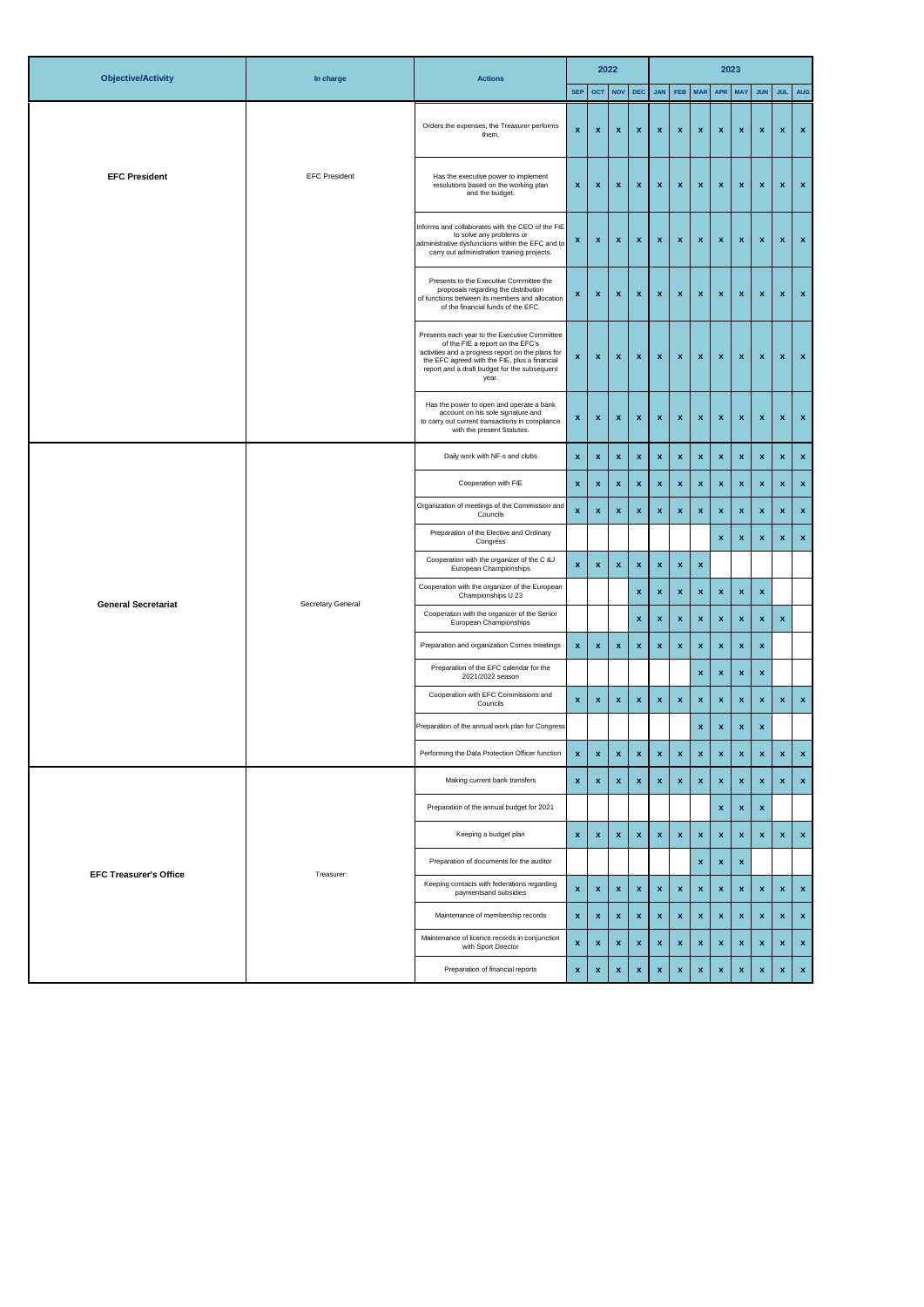| <b>Objective/Activity</b>          | In charge                 | <b>Actions</b>                                                                                                                  |                           |                           | 2022               |                           |                    |                    |              |                    | 2023               |                           |              |                    |
|------------------------------------|---------------------------|---------------------------------------------------------------------------------------------------------------------------------|---------------------------|---------------------------|--------------------|---------------------------|--------------------|--------------------|--------------|--------------------|--------------------|---------------------------|--------------|--------------------|
|                                    |                           |                                                                                                                                 | <b>SEP</b>                | <b>OCT</b>                | <b>NOV</b>         | <b>DEC</b>                | <b>JAN</b>         | <b>FEB</b>         | <b>MAR</b>   | <b>APR</b>         | <b>MAY</b>         | <b>JUN</b>                | JUL 1        | <b>AUG</b>         |
|                                    |                           | Daily work with NF-s and clubs                                                                                                  | $\boldsymbol{\mathsf{x}}$ | $\mathbf{x}$              | $\pmb{\mathsf{x}}$ | $\boldsymbol{\mathsf{x}}$ | $\mathbf x$        | $\pmb{\chi}$       | $\mathbf{x}$ | $\mathbf{x}$       | $\mathbf{x}$       | $\mathbf{x}$              | $\mathbf{x}$ | $\pmb{\mathsf{x}}$ |
|                                    |                           | Cooperation with the organizer of the C &J<br>European Championships                                                            | $\boldsymbol{\mathsf{x}}$ | $\boldsymbol{\mathsf{x}}$ | $\pmb{\mathsf{x}}$ | $\pmb{\mathsf{x}}$        | $\mathbf{x}$       | $\pmb{\chi}$       | $\pmb{\chi}$ |                    |                    |                           |              |                    |
|                                    |                           | Cooperation with the organizer of the European<br>Championships U 23                                                            |                           |                           |                    | x                         | $\mathbf{x}$       | $\pmb{\chi}$       | $\mathbf{x}$ | $\mathbf x$        | x                  | $\boldsymbol{\mathsf{x}}$ |              |                    |
|                                    |                           | Cooperation with the organizer of the Senior<br>European Championships                                                          |                           |                           |                    | x                         | $\mathbf{x}$       | $\pmb{\chi}$       | $\mathbf{x}$ | $\pmb{\mathsf{x}}$ | x                  | $\pmb{\mathsf{x}}$        | $\mathbf{x}$ |                    |
|                                    |                           | Managing EFC licenses                                                                                                           | $\pmb{\mathsf{x}}$        | $\boldsymbol{\mathsf{x}}$ | $\pmb{\mathsf{x}}$ | $\boldsymbol{\mathsf{x}}$ | $\mathbf{x}$       | $\pmb{\chi}$       | $\mathbf{x}$ | $\mathbf x$        | $\mathbf{x}$       | $\boldsymbol{\mathsf{x}}$ | $\mathbf{x}$ | $\mathbf{x}$       |
| <b>EFC Sport Director's office</b> |                           | Operation of the EFC website                                                                                                    | $\pmb{\mathsf{x}}$        | $\boldsymbol{\mathsf{x}}$ | $\pmb{\mathsf{x}}$ | $\boldsymbol{\mathsf{x}}$ | $\mathbf{x}$       | $\mathbf x$        | $\mathbf x$  | $\mathbf x$        | $\mathbf{x}$       | $\boldsymbol{\mathsf{x}}$ | $\mathbf{x}$ | $\mathbf x$        |
|                                    |                           | Preparation of the EFC Circuit Cadets calendar                                                                                  |                           |                           | $\mathbf{x}$       | $\pmb{\mathsf{x}}$        | $\mathbf{x}$       | $\mathbf{x}$       | $\mathbf{x}$ | $\mathbf x$        | $\mathbf x$        |                           |              |                    |
|                                    |                           | Preparation of the EFC Circuit U23 calendar                                                                                     |                           |                           |                    |                           | $\mathbf x$        | $\pmb{\mathsf{x}}$ | $\mathbf x$  | $\pmb{\mathsf{x}}$ | $\mathbf x$        | $\boldsymbol{\mathsf{x}}$ |              |                    |
|                                    | <b>EFC Sport Director</b> | Treatment of EFC CC xml and pdf results and<br>updating of ranklings                                                            | $\boldsymbol{\mathsf{x}}$ | $\boldsymbol{\mathsf{x}}$ | $\pmb{\mathsf{x}}$ | $\boldsymbol{\mathsf{x}}$ | $\mathbf{x}$       | $\pmb{\mathsf{x}}$ |              |                    |                    |                           |              |                    |
|                                    |                           | Treatment of EFC U23 xml and pdf results and<br>updating of ranklings                                                           | $\pmb{\mathsf{x}}$        | $\boldsymbol{\mathsf{x}}$ | $\pmb{\mathsf{x}}$ | $\pmb{\mathsf{x}}$        | $\mathbf{x}$       | $\mathbf x$        | $\mathbf{x}$ | $\mathbf x$        | $\mathbf x$        | $\mathbf{x}$              |              |                    |
|                                    |                           | Treatment and publishing of EFC U14<br>tournaments                                                                              | $\boldsymbol{\mathsf{x}}$ | $\boldsymbol{\mathsf{x}}$ | $\pmb{\mathsf{x}}$ | $\pmb{\mathsf{x}}$        | $\mathbf{x}$       | $\mathbf x$        | $\mathbf{x}$ | $\mathbf{x}$       | $\mathbf{x}$       | $\mathbf{x}$              |              |                    |
|                                    |                           | Handling and publishing of results of EFC U14                                                                                   | $\boldsymbol{\mathsf{x}}$ | $\boldsymbol{\mathsf{x}}$ | $\pmb{\mathsf{x}}$ | $\boldsymbol{\mathsf{x}}$ | $\mathbf{x}$       | $\mathbf{x}$       | $\mathbf{x}$ | $\mathbf{x}$       | $\mathbf{x}$       | $\boldsymbol{\mathsf{x}}$ |              |                    |
|                                    |                           | Special handling of registration, licenses and<br>entries for competitions of unprivileged<br>federations (Asia, South America) | $\boldsymbol{\mathsf{x}}$ | $\mathbf{x}$              | $\mathbf{x}$       | $\mathbf{x}$              | $\mathbf{x}$       | $\mathbf{x}$       | $\mathbf{x}$ | $\mathbf x$        | $\pmb{\mathsf{x}}$ |                           |              |                    |
|                                    |                           | Treatment of voice records from EFC Comex<br>and EFC Referees commission meetings                                               |                           |                           | $\pmb{\mathsf{x}}$ |                           |                    | $\pmb{\chi}$       |              | $\mathbf x$        |                    | x                         |              |                    |
|                                    |                           | Coordination and cooperation with ad hoc EFC<br>Working groups                                                                  | $\boldsymbol{\mathsf{x}}$ | $\boldsymbol{\mathsf{x}}$ | $\mathbf{x}$       | $\mathbf{x}$              | $\mathbf{x}$       | $\mathbf{x}$       | $\mathbf{x}$ | $\mathbf x$        | $\mathbf x$        | $\mathbf{x}$              |              |                    |
|                                    |                           | Coperation with the FIE SEMI commission at<br>homologation of competitons software                                              | $\boldsymbol{\mathsf{x}}$ | $\boldsymbol{\mathsf{x}}$ | $\mathbf{x}$       | $\pmb{\mathsf{x}}$        | $\pmb{\mathsf{x}}$ | $\pmb{\chi}$       | $\pmb{\chi}$ | $\mathbf x$        | $\mathbf x$        | $\boldsymbol{\mathsf{x}}$ | $\mathbf{x}$ | $\mathbf{x}$       |